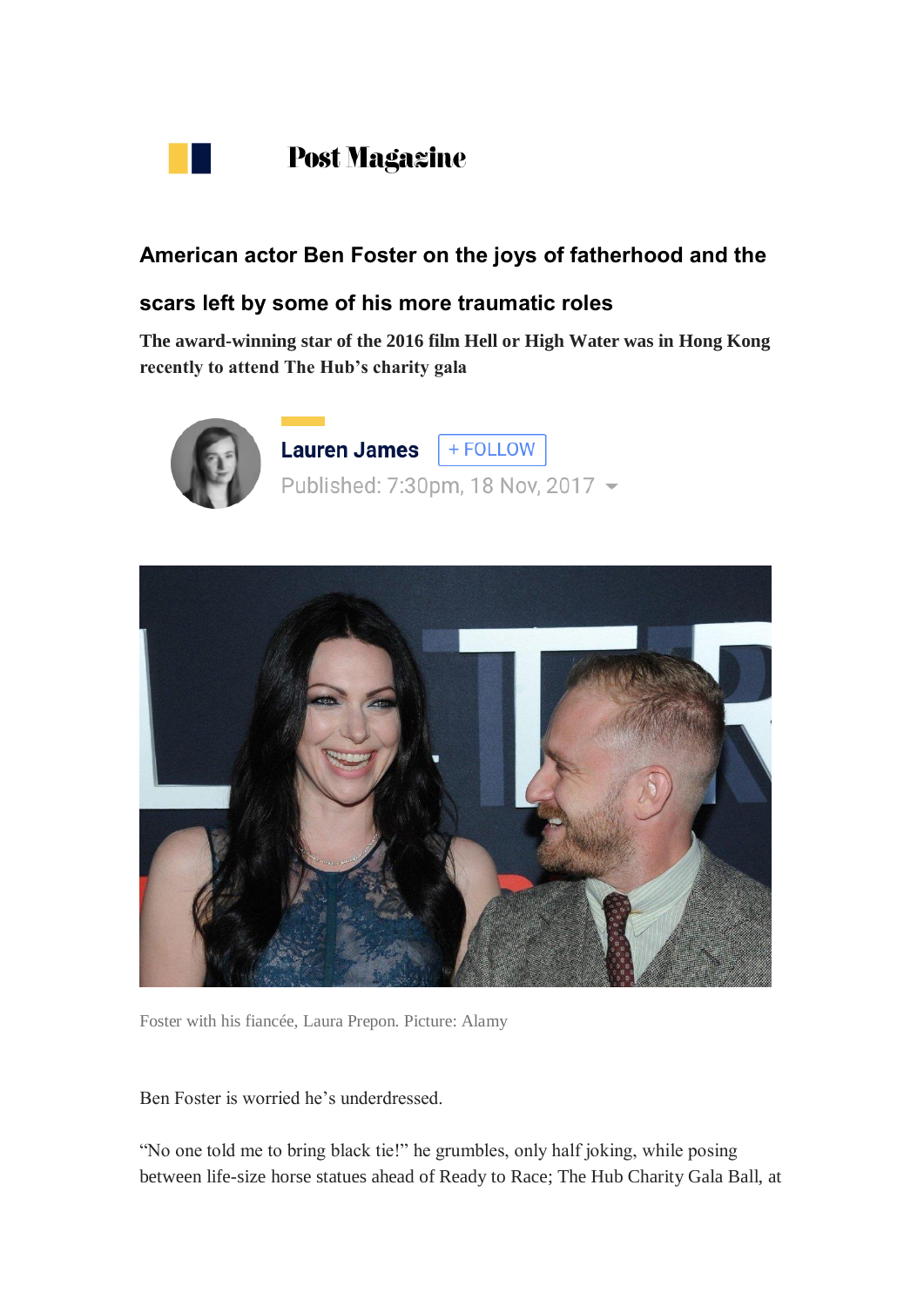the Grand Hyatt, in Wan Chai. Wearing a charcoal suit and unbuttoned shirt, he looks more suited to the Cannes red carpet than a charity ball in Hong Kong, but he is far from scruffy.

It is late October and the American actor is in town to lend his celebrity to The Hub, a charity that supports the city's disadvantaged children and runs a centre in Sham Shui Po at which young people can play, eat, exercise and get help with homework.



Foster, at The Hub Charity Gala Ball, in Wan Chai. Picture: Xiaomei Chen

Every year since 2012, the foundation has thrown a grand fundraiser with a guest of honour. Previous balls have seen

[Carrie Fisher,](http://www.scmp.com/news/hong-kong/article/1646812/carrie-fisher-hong-kong-charity-ball-revels-star-wars-legacy) Claudia Kim and [Heather Graham](http://www.scmp.com/magazines/post-magazine/article/1875574/interview-hollywood-actress-heather-graham-matters-close-her) appear; this year, organisers wanted a male star, and new father Foster was keen to be involved.

Before I arrive to meet Foster at the Grand Hyatt, the charity's communications director messages to say, "Best not to ask regarding [Harvey Weinstein,](http://www.scmp.com/topics/harvey-weinstein) hope that's OK."

The communications manager and I meet in the hotel lobby and he repeats the message, whispering, "His management has decided that Ben won't be answering questions about Weinstein."

In the boardroom where the interview is to be conducted, I meet Australian businessman David Boehm, chairman of The Hub. "I'm not sure if you got the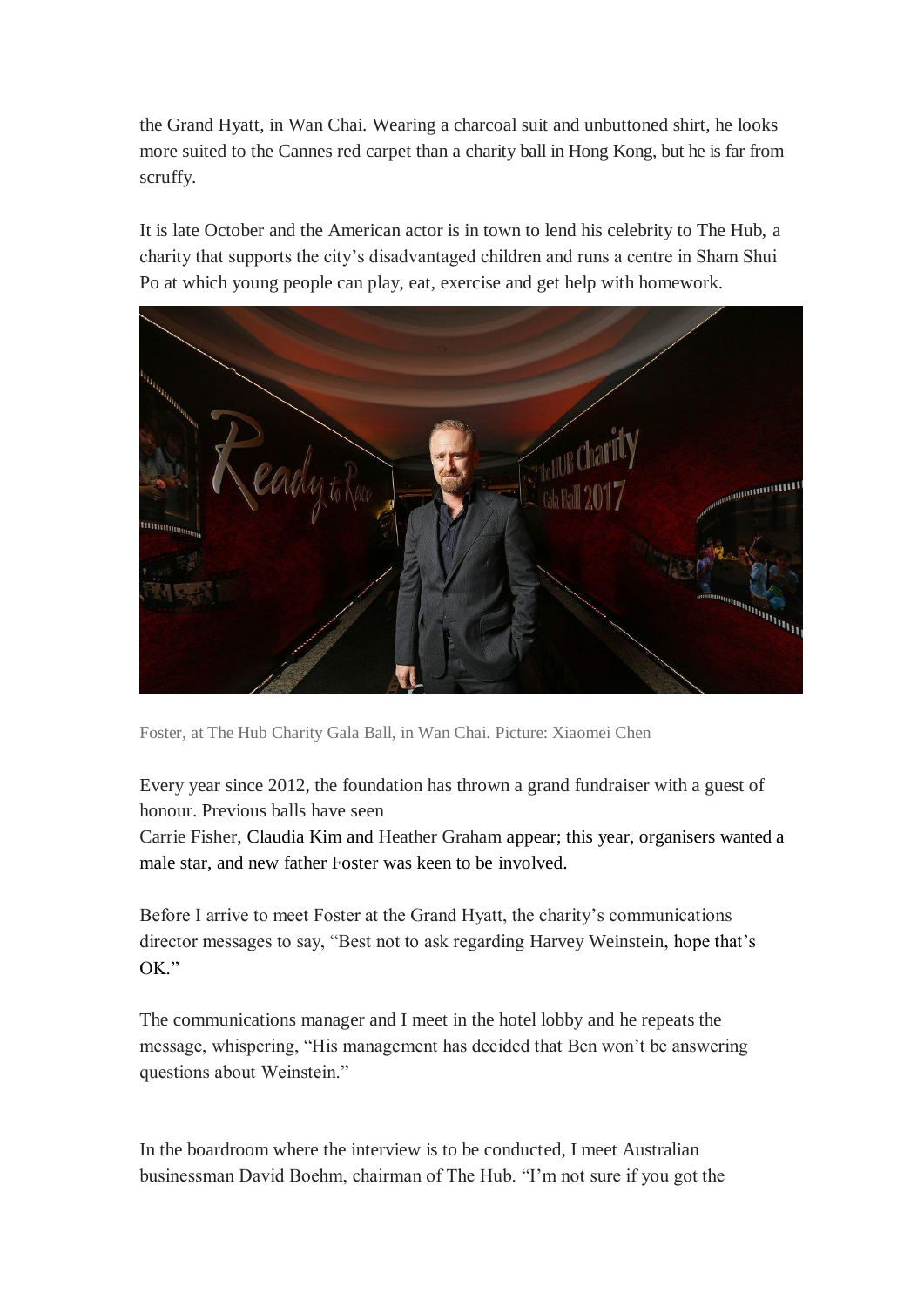message," he says. "But Ben won't be answering questions about Weinstein." I tell him I understand, but explain that it might seem remiss not to at least touch on the issue that has dominated the news all week, the Hollywood producer having recently been accused of improper sexual conduct.

Then in strides another Hollywood producer, John Penotti, who mines his connections each year to help recruit celebrities for the ball. "Hey," he smiles. "Ben doesn't wanna talk about Weinstein, I hope you understand. What more can he say that's not already been said? It's not really his world, you see."



Producers Charles Wessler (left) and John Penotti (right) with actress Carrie Fisher, in Wan Chai, in 2014. Picture: SCMP

Feeling three pairs of anxious eyes burning into me, I draw a line through a third of my questions.

Foster enters, smiling widely through his strawberry blond goatee, and takes a seat while the others shuffle closer. As I turn on my recorder, the room falls silent.

I take a random stab: does the actor like horses? The onlookers chuckle, the tension eases. Foster seems relieved. "I do!" he exclaims. "Very much, I love riding. My lady used to have a ranch, but it's not so easy to have one where we live in New York."